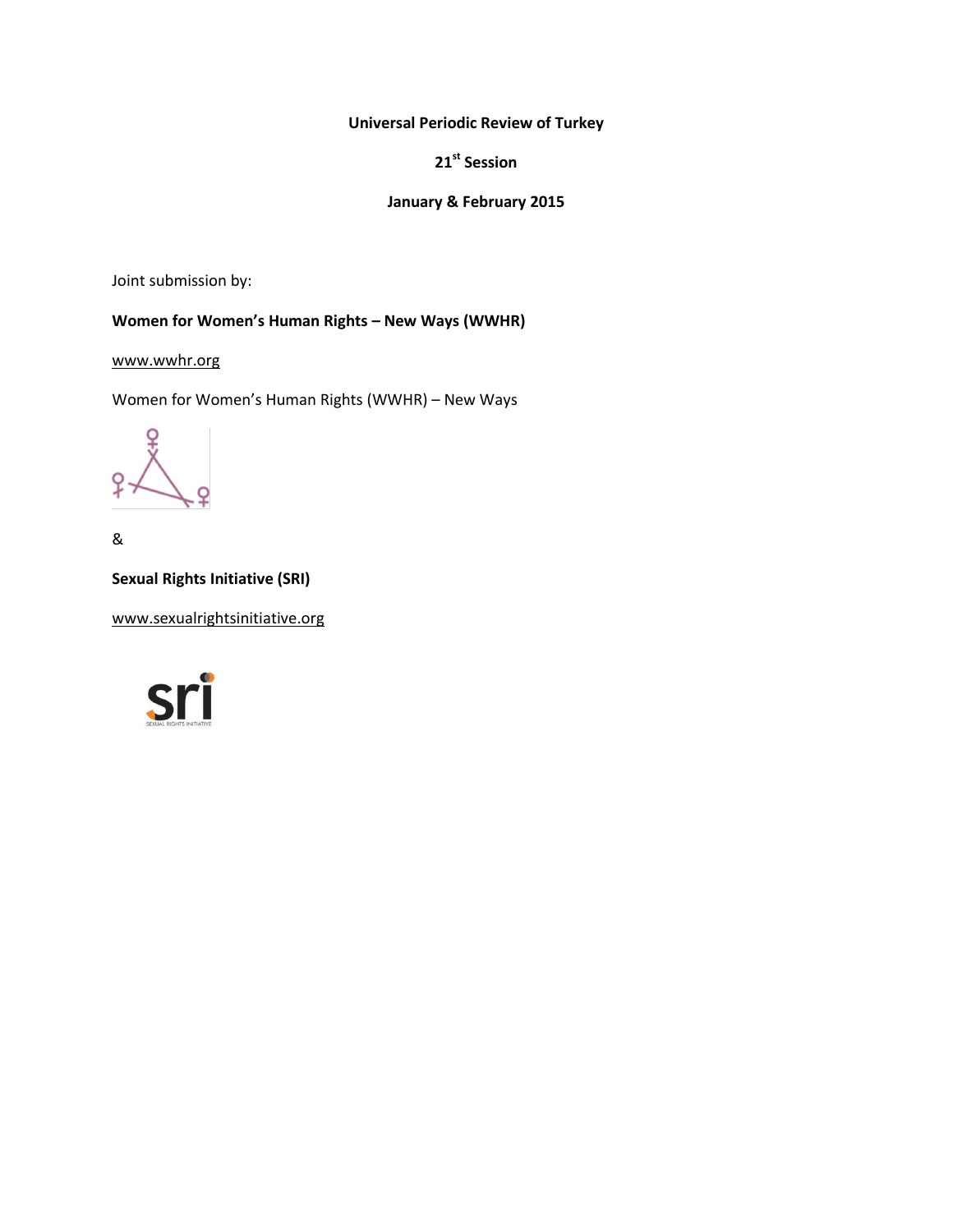**Key Words: Right to safe abortion, access to safe abortion, abortion information and services, access to sexual and reproductive health information and services, reproductive rights, sexual rights.**

#### **Executive summary:**

 $\overline{\phantom{a}}$ 

- 1. This report is submitted by Women for Women's Human Rights New Ways (WWHR New Ways)<sup>1</sup> and the Sexual Rights Initiative (SRI).<sup>2</sup> It focuses on the human rights violations of women and girls living in Turkey who face barriers to their access to safe abortion services.
- 2. Since 1983, abortion is legal until the end of the tenth week of pregnancy. For cases which exceed ten weeks, abortion may only take place with the objective professional opinion of a relevant maternal health expert on whether the continuation of the pregnancy will endanger the life of the mother, or present conditions which may cause disability or other related health problems for the child and future generations (Planned Population Law 557).
- 3. In May 2012, the Prime Minister of Turkey, Recep Tayyip Erdoğan, called abortion "murder" at the closing session of the International Parliamentarians Conference on the Implementation of the International Conference on Population and Development (ICPD) Program Plan of Action (IPCI). This set in motion debates, which have resulted in effectively banning of what is legally still permissible, that is to access abortion services until the tenth week of pregnancy. Following the Prime Ministers' speech, public debates on the issue of abortion began. At the same time, the Minister of Health, Recep Akdağ announced that new regulations would be put in place regarding this issue. Through June and July 2012 the issue was discussed in great detail within society and throughout the media. Debates centered on the time limit for legal abortion, rape victims' right to abortion, whether or not abortion is a sin, among other issues. The Prime Minister's denunciation of women who have abortions as "murderers" perpetuated social stigma towards women wanting to access abortion services.
- 4. While the extensive and intense campaigns and lobbying conducted by women's organizations resulted in safeguarding women's right to legally access abortion services, political actors and the media have created and perpetuated the perception that "abortion has been banned".

## **Relevant recommendations received during 1st cycle of the UPR**

5. During Turkey's review during the first cycle of the Universal Periodic Review process, in 2010, Turkey received 44 recommendations related to sexual and reproductive health and rights, of which

 $1$  Women for Women's Human Rights (WWHR) – New Ways, an independent women's NGO, was founded in 1993 with the aim of promoting women's human rights in Turkey and on the international level. Since its foundation, WWHR has become a widely renowned non-governmental organization around the globe. Through a decade of activism and advocacy, WWHR –New Ways has contributed significantly to various legal reforms in Turkey, networking in Muslim societies and promotion of women's human rights at the United Nations (UN) level. Since 2005, WWHR - New Ways has consultative status with the Economic & Social Council (ECOSOC) of the UN. On the international level, WWHR – New Ways has successfully worked to initiate a network of academicians and NGOs advocating for women's human rights in Muslim societies. It has initiated "The Coalition for Sexual and Bodily Rights in Muslim Societies (CSBR)" , the first active solidarity network in Muslim Societies for the promotion of sexual and reproductive health and rights as human rights.

<sup>&</sup>lt;sup>2</sup> The Sexual Rights Initiative is a coalition including: Action Canada for Population and Development (Canada); Coalition of African Lesbians (Africa), Creating Resources for Empowerment and Action (India), AKAHATA (Latin America), Egyptian Initiative for Personal Rights (Egypt), Federation for Women and Family Planning (Poland), and others (www.sexualrightsinitiative.com).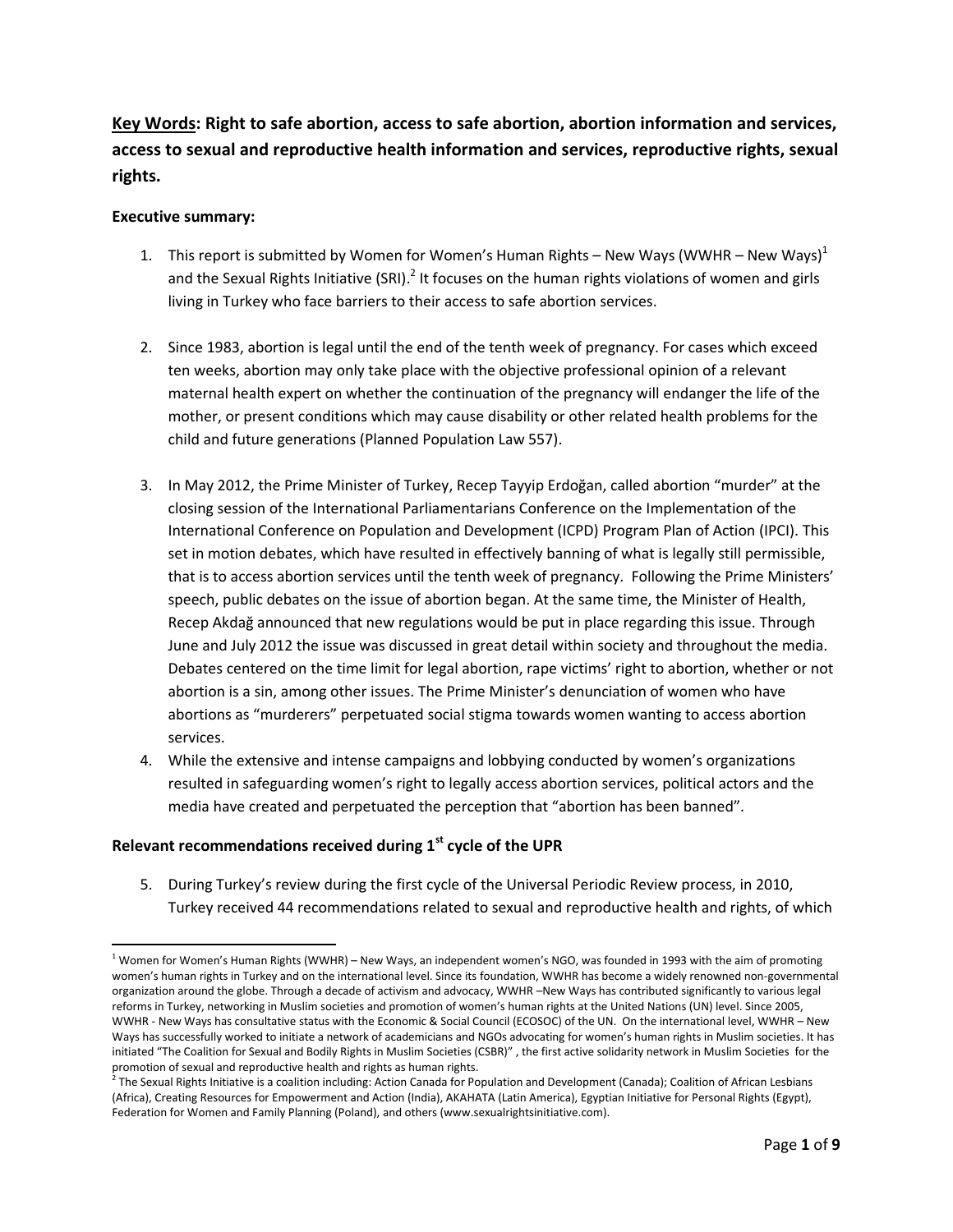eight are related to the issue of abortion. The eight related recommendations were accepted. They include:

- Increase access to health establishments and care by trained personnel, in particular in rural areas and regarding post-natal care.
- Continue to provide health care services, focusing particularly on maternal and child health in the remote and rural areas.
- Continue its efforts aimed at promoting and protecting all human rights and to continue its cooperation with human rights mechanisms, and to work towards the establishment of the national human rights institution and the implementation of national actions plans, in particular regarding equality between the two sexes.
- Continue its efforts in promoting women's and children's rights, in particular combating child labour and violence against both women and children.
- Further improve the human rights situation of women and girls.
- Continue to further promote women's rights and increase their participation in all fields of society.
- Continue and strengthen its efforts, including through the allocation of sufficient resources, to tackle remaining challenges in the field of women's rights.
- Adopt measures to eliminate all forms of violence and discrimination against women.
- Reinforce measures aimed at eradicating gender-based violence and labour discrimination against women.
- 6. The Turkish Government therefore has the responsibility to implement the above recommendations, in line with women's right to legally obtain safe abortion services, as part of a comprehensive package of sexual and reproductive health services.

#### **Legal context:**

- 7. The following laws regulate legal abortion and pregnancy termination procedures and principles in Turkey: Planned Population Law 557:
	- Article 5: A termination with consent may take place until the end of the  $10^{th}$  week of pregnancy, as long as there is no danger to the health of the mother. For cases which exceed ten weeks, a termination may only take place with the objective professional opinion of a relevant maternal health expert on whether the continuation of the pregnancy will endanger the life of the mother, or present conditions which may cause disability or other related health problems for the child and future generations.
	- Article 6: For the intervention under the circumstances named in Article 5 the consent of the following are necessary: The pregnant woman; if the person in question is underage, then their and their guardians; in cases of underage or mentally challenged wards, the magistrate, together with the guardian and the underage person. If the woman in need of a termination is mentally unstable, then her consent is not necessary. In cases mentioned in the first clause of Article 5, if the person whose consent is necessary is married, then the consent of the husband is also necessary.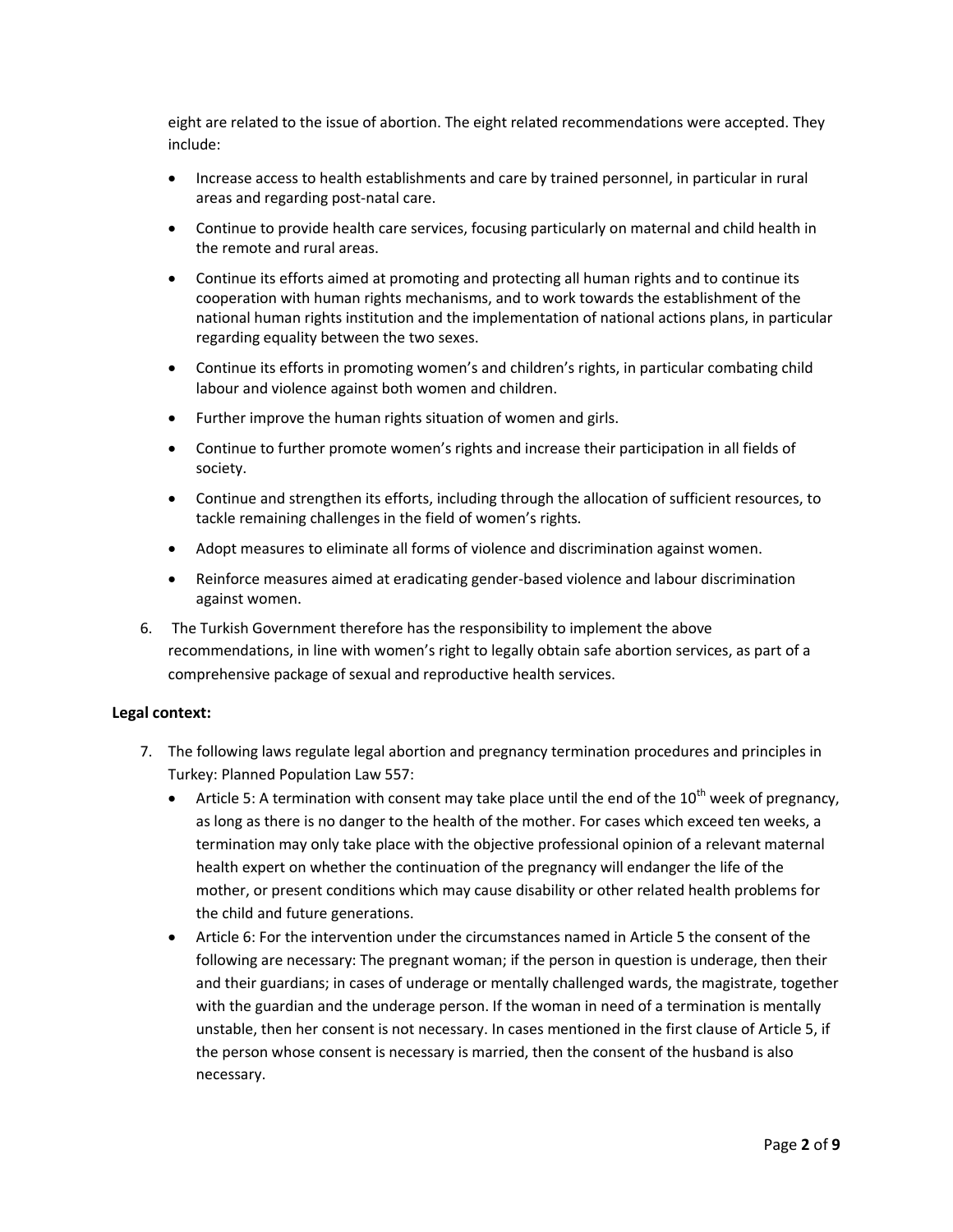- 8. Turkish Penal Code:
	- Article 99 (6): In case a woman gets pregnant as a result of an offense, no punishment is imposed on the person who carries out the abortion provided that the pregnancy period does not exceed twenty weeks and the consent of the woman is obtained. In such cases, specialist physicians in a hospital environment should carry out the termination.
	- Article 468: Anyone who terminates a pregnancy without the consent of the woman will receive a prison sentence of 7-12 years. A person who aborts at later than 10 weeks with the consent of the woman and no medical necessity will receive a prison sentence of 2-5 years. The woman who consented will also receive the same penalty.
	- Article 470: If a person who is not authorized to carry out termination procedures does so at less than 10 weeks with the consent of the woman, they will receive a penalty of 2-4 years. If the deed has resulted in the death of the woman or any other physical damage, the perpetrator will also be charged under articles 452 and 456. If the unauthorized perpetrator has committed any of clauses in article 468, their penalty will increase by one third.

## **Social and political context**

- **9.** Clause 16.1.e of the Convention on the Elimination of all Forms of Discrimination against Women which Turkey is a proud signatory of, declares: "States Parties shall take all appropriate measures to eliminate discrimination against women in all matters relating to marriage and family relations and in particular shall ensure, on a basis of equality of men and women: "The same rights to decide freely and responsibly on the number and spacing of their children and to have access to the information, education and means to enable them to exercise these rights."" Prohibiting women's access to safe and legal abortion services is the manifestation of conservative and neo-liberal population policies being constructed over women's bodies, and a direct violation of women's human rights. Specifically, denying women's right to access safe and legal abortion denies women their rights to possess their own bodies. It also attempts to limit women's existence to primarily be about the continuation of the human race. As things stand, in Turkey women are faced with the denial of their human rights, which in the case of access to abortion services, is a services protected by law.
- 10. When we examine the development of abortion laws in Turkey since the founding of the Republic, three shifts occurred, resulting in the service being legally permissible within the first 10 weeks. In the early years of the Republic demographic pressures led to policies to increase the birth rate which resulted in the legal prohibition of abortion until 1965. Attitudes towards abortion began to change when the negative consequences of population growth kicked in leading to steps towards a planned economy. In 1965 the Planned Population Law 557 and its affiliated regulations removed abortion from the list of 'crimes against race' category and listed circumstances under which abortion could be carried out, which included endangerment to the life of the mother. The legalization of abortion within the first 10 weeks of pregnancy in 1983 followed this intermediary phase. As in the rest of the world, one of the influential factors that has affected Turkey's stance on abortion have been neoliberal policies. In times of economic and labour force decline, especially following wars, women's role within society has been defined through motherhood, bearing and raising children. In the current case of Turkey, where there is a focus on increasing access to a cheap labour supply, the youth population becomes prioritized at the expense of women. As a result, women's space is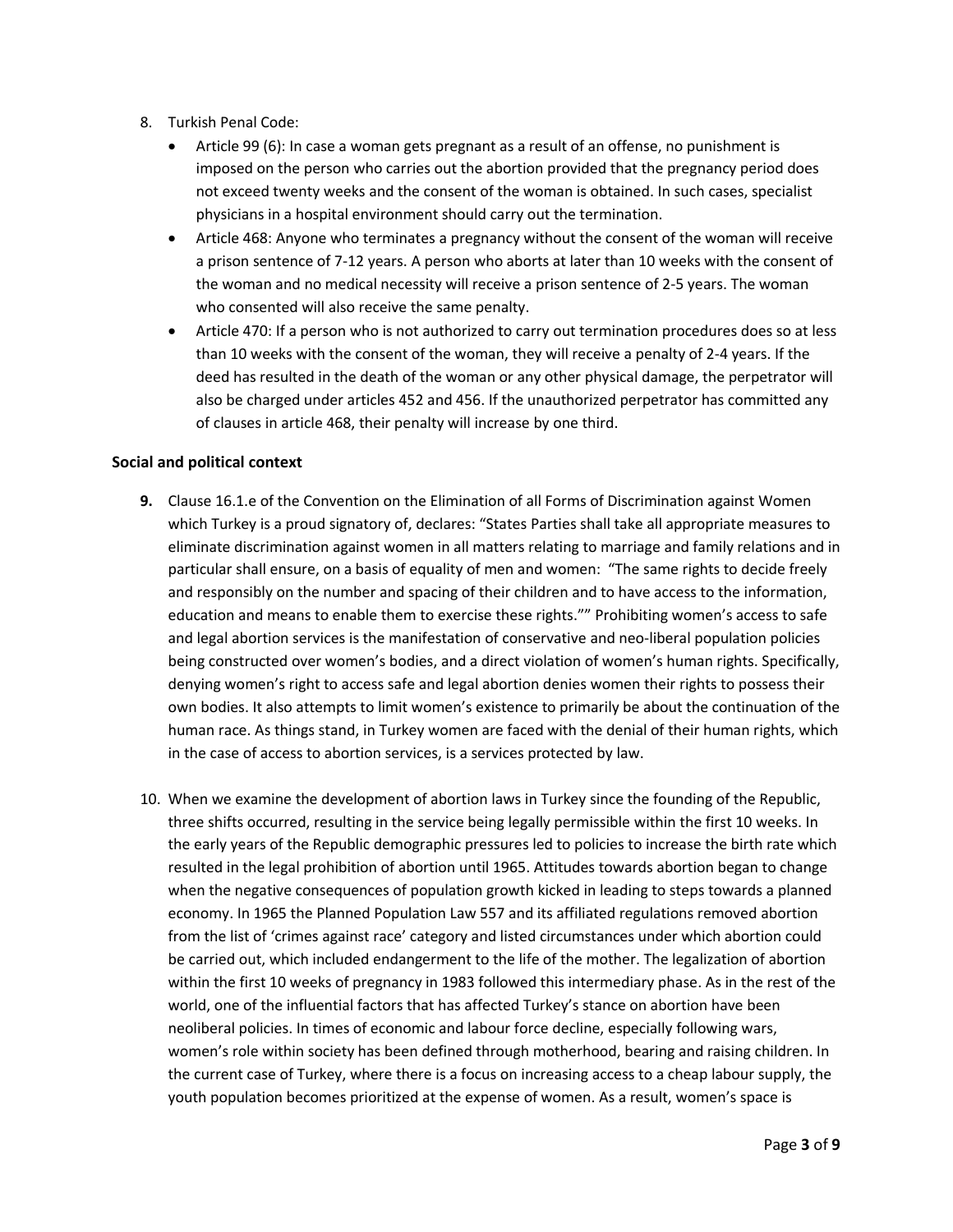limited to being a family member, a mother or a wife. The current economic situation, which fuels these negative stereotypes of women's role in society, shapes the publics' stance on abortion.

- 11. The legalization of the termination of unwanted pregnancies has led to the lowering of maternal deaths from 250 out of every 100,000 live births in the 1970s, to 20 out of every 100,000 live births in 2013.<sup>3</sup>There is no evidence to say abortion rates in Turkey have increased. To the contrary, in 1993 18 out of 100 pregnancies were aborted, whereas in 2008, this figure dropped to 10%. $^{4}$
- 12. According to age group data from the Turkish Demographic and Health Survey 2008, the most common age/demographic group for abortion was 45-49 year old married women. The percentage of married women who had abortions varied depending on the number of children they already had. Six per cent of women without children chose to access abortion services, while the abortion rate among women with 5 or more children was the highest rate at 29%. The rate of abortion among women living in rural areas is 10.8% whereas the rate is 7.8% among women living in the cities. When we look at the geographical distribution, we see that the percentage of women having abortions in the western and northern Anatolia is greater than the percentage of women in other geographical areas. This situation can be associated with Kurdish women lacking access to services in their language, causing women in those areas to not be able to reach safe abortion, and other sexual and reproductive health informative and services. Unfortunately, due to a lack of monitoring mechanisms and the availability of correct data on the subject there is no abortion related information or resource post-2008.
- 13. Forty-six per cent of women in Turkey use modern birth control methods such as the condom and the birth control pill, 54% of women either are not using any form of birth control or are using unreliable traditional methods such as calendar method or the withdrawal method. The most widely used birth control method is the IUD (intrauterine devices) with 15 – 20% women reporting using this method. The prevalence of condom use is 14%. The birth control pill usage is prevalent around 5%. Tubal ligation method is used by 8% of women. There is an increase in the use of birth control methods compared to the past. This increase is consistent with the decrease of abortion rates over time.

## **Political and public discourse**

- 14. Despite the fact that a woman's right to abortion is well protected and regulated by law, following the debates which ensued after Prime Minister Erdoğan's "I see abortion as murder" comment, any woman who has since attempted to exercise her legal right to access abortion has been branded a "murderer" by certain media organs and government officials. Thus, social pressure is being used to prevent women from exercising their legal rights.<sup>5</sup>
- 15. Following the IPCI Conference, on 12<sup>th</sup> May 2012 Prime Minister Erdoğan stated that the government would begin preparing a new "abortion law". The was accompanied by a statement by the Minister

l  $3$  WHO, UNFPA, UNICEF, The World Bank and the UN Population Division. 2014. Trends in Maternal Mortality: 1990-2013. [http://apps.who.int/iris/bitstream/10665/112682/2/9789241507226\\_eng.pdf?ua=1](http://apps.who.int/iris/bitstream/10665/112682/2/9789241507226_eng.pdf?ua=1)

<sup>4</sup> Turkey Demographic and Health Survey, 2008.

<sup>5</sup> <http://www.hurriyetdailynews.com/abortion-is-murder-says-turkeys-pm.aspx?pageID=238&nID=21665&NewsCatID=338>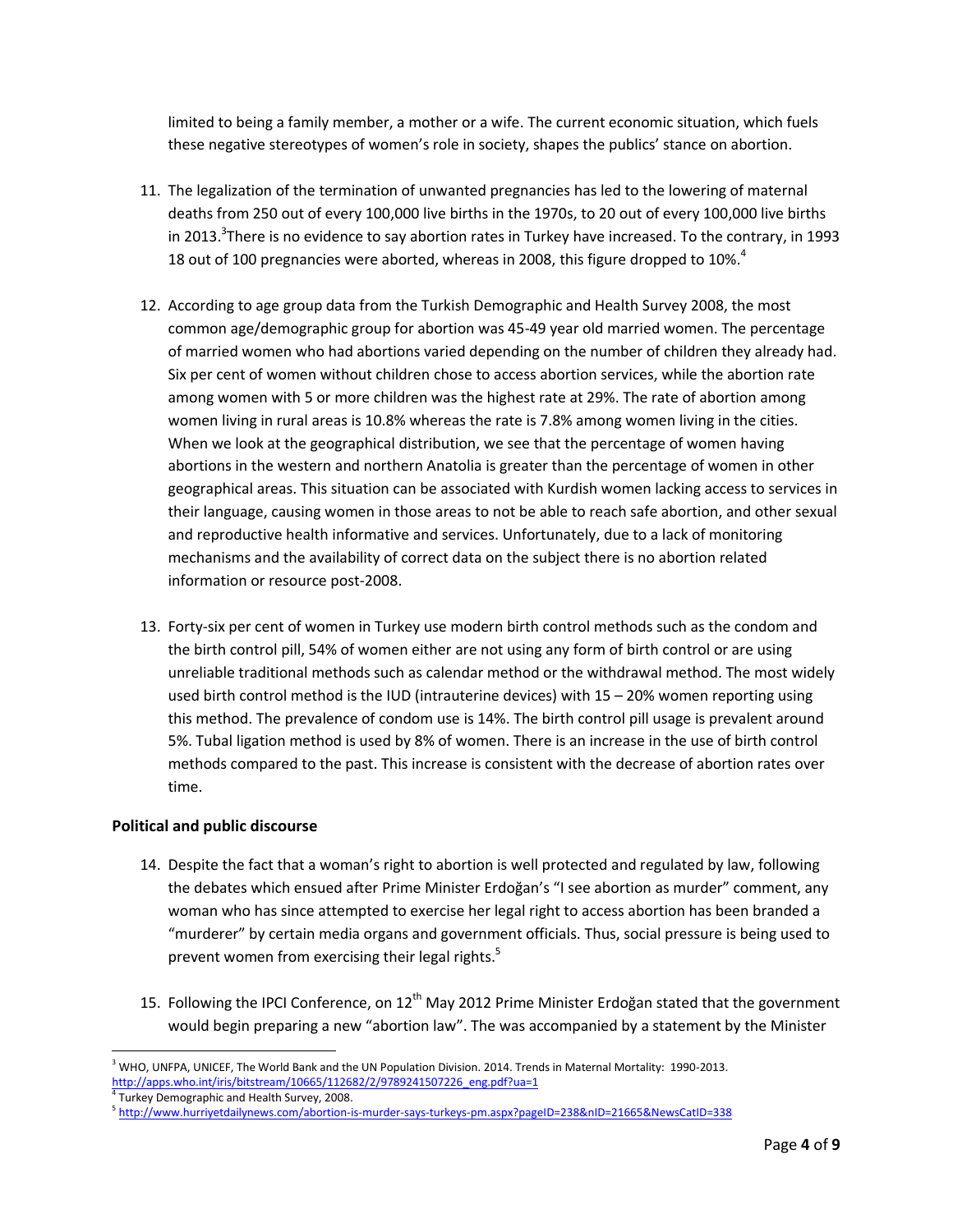of Health saying that the government would begin the process of preparing a report on abortion which would inform the new laws surrounding abortion. At this time, government statements suggested that the ten-week limit on access to abortion would be restricted to four weeks, which would in effect have meant the banning of abortion. This proposal was withdrawn as a result of a powerful campaign instigated and waged by the women's movement.<sup>6</sup>

16. Public debates on the issue of abortion also brought with them debates about surrounding rape. The right to abortion until the twentieth week in cases of rape was suddenly opened up for discussion with some government officials going as far as to say abortion should be banned in rape cases, and that the state would take care of babies born out of rape.<sup>7</sup> Such statements have resulted in indirectly affected court rulings. Since 2012, in court rulings on rape cases have infrequently granted survivors of sexual violence permission to obtain an abortion after the twenty week limitation period. This is despite the reality that in many cases, the victim has to wait for a final ruling of her case before she is permitted to obtain an abortion which typically takes more than twenty weeks. $^8$ In such cases, survivors of sexual violence are therefore doubly discriminated against, in that they not only have their right to access safe abortion services denied, but also their right to live free from all forms of stigma, discrimination and violence.

## **Access to a comprehensive package of sexual and reproductive health services and information**

- 17. The World Health Organization's (WHO) 2000 World Health Report states that health systems must be accessible, sustainable, fair (equitable) and of a good quality.<sup>9</sup> With this in mind in 2002-2003 the  $58<sup>th</sup>$  and  $59<sup>th</sup>$  governments prepared the "Health Transformation Program" (HTP) as part of the Urgent Action Plan. Both WHO recommendations and the existing problems within the Turkish health system were drivers in the Health Minister's decision to implement HTP. The HTP was a progression of the "privatization of health services" which began in the 1980s, and has resulted in the commodification of health services, at the expense of individuals' basic human rights to access health services and the responsibility of the state to guarantee this human right. Since the introduction of the HTP, and the corresponding structural transformation in the health system, the health system has remained very limited. One example is in access to a range of modern methods of contraception. Specifically, birth control units at state hospitals are being shut down one by one or left understaffed which results in limited to no access to free family planning services. With limited access to family planning, women are at greater risk of experiencing unplanned pregnancies. This results in increased demand for abortion services, which also remain limited given the current governments' refusal to publically clarify the circumstances under which women can legally obtain abortion services.
- 18. Thirty percent of abortions are performed in state hospitals, while 70% are performed in private clinics.<sup>10</sup> While the 2012 political statements and public debates did not result in legislative amendments to ban abortion, the social perception that "abortion has been banned" was generated.

 $\overline{a}$ 6 <http://www.bbc.com/news/world-europe-18297760>

<sup>7</sup> <http://www.hurriyet.com.tr/gundem/20661267.asp>

<sup>&</sup>lt;sup>8</sup> <http://www.haberturk.com/polemik/haber/922794-bu-cocuk-o-cocugu-doguracak->

<sup>&</sup>lt;sup>9</sup> WHO 2000. World Health Report.

<sup>&</sup>lt;sup>10</sup> Turkey Demographic and Health Survey, 2008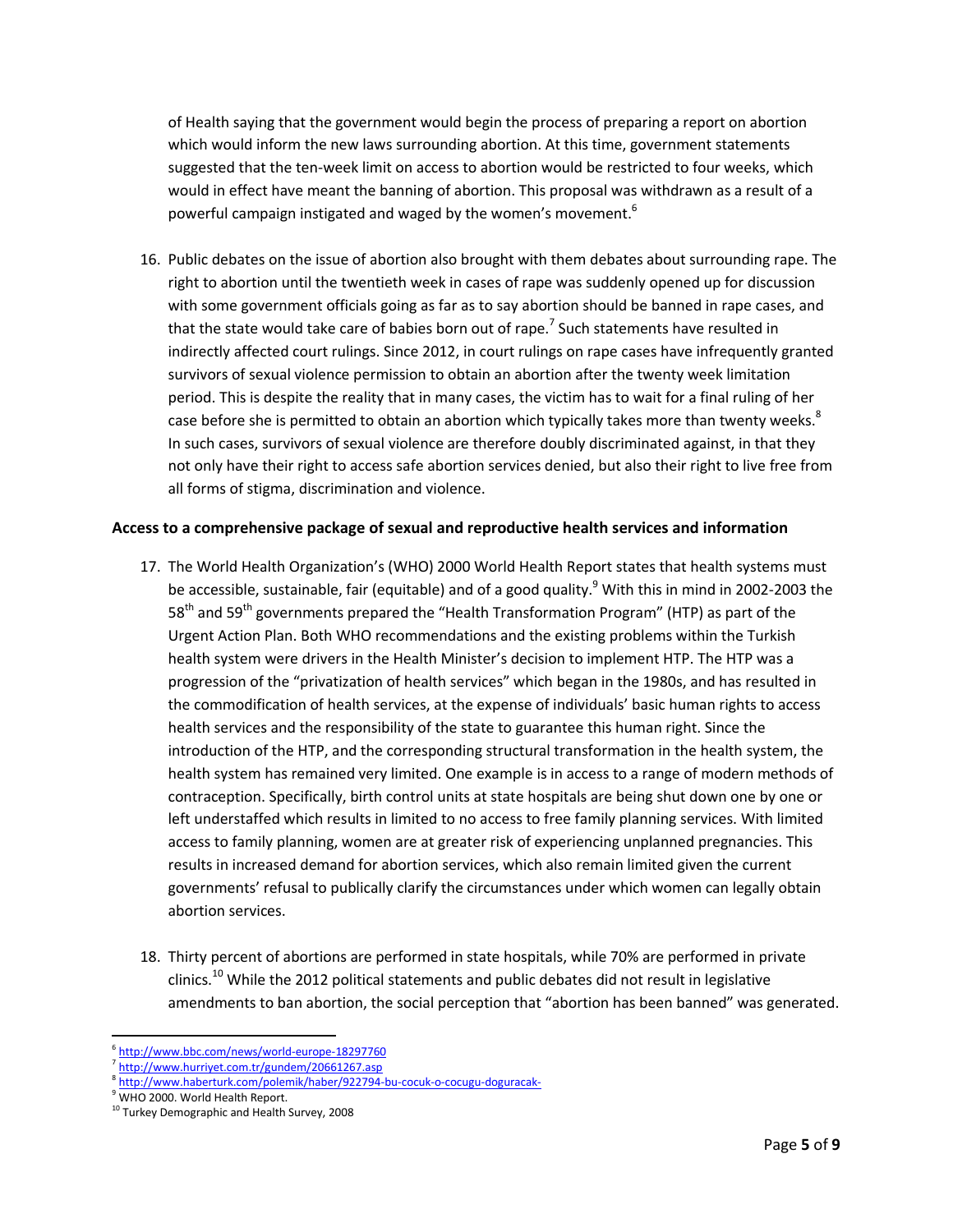Abortion services are provided free of charge in state hospitals. Women seeking services in private hospitals (contacted by the government) and clinics must pay varying fees. State hospitals added to the confusion by telling women who applied for abortions that abortion had been banned. Whereas private clinics performing abortions have had to become warier since private clinics are facing new regulations which aim to further restrict the provision of abortion services.

- 19. As a result of structural changes in the health system, Health Centres (FHC) replaced previous Community Health Centres, which do not function in the way they were meant to, in part because they are unable to respond to demand. Because family GPs, who are operating in FHCs, have a new semi private practice/semi state employee status, they are free to act arbitrarily in cases they feel do not make it financially worth their while, or they are opposed to providing the service. Regarding the points system for doctors which the health ministry put into force as a part of HTP, every medical practice has its own point which the salary of a doctor is indexed. This system gives doctors the freedom to decide which medical service he/she wants to perform. For example, abortion services did not initially appear in the Health Application Notification of March 2014, but were later added as an afterthought as part of the "points system for doctors" application of the HTP with a fairly low points value for abortion services. As a result, some doctors do not think it is worth their while to perform abortion services. This system causes health services to become materialized, reduces the patient to a client who is waiting to be served, and is not in accordance with the humane side of doctor-patient perspective and the ethical and humanitarian values of medicine. It thus damages the doctor-patient relationship which should be built on trust. This points system causes the doctor to move away from procedures that have a low point value. This causes the quality of the health service to diminish. It also causes the treatment of vulnerable groups to be neglected, contrary to the equal, fair and just treatment and non-discrimination that is the base of medical ethics. The points system limits the freedom of independent decision making belonging to the doctor.
- 20. The Pregnancy, Baby and Post-Natal Monitoring System (GEBLIZ), which began in September 2008, is an intrusive mechanism, which violates woman's privacy. GEBLIZ is a system that can potentially endanger women's safety through both unexpected follow-up home visits by health workers and the recording of pregnancy information for all women, leaving them unable to conceal their pregnancies if they so choose. For example, an 18 years old woman in Istanbul became pregnant; following which her personal data become recorded in the GEBLIZ system. After a few days the health workers visited her home for a health check. When her mother realized her daughter's pregnancy, she attempted to stab her. Although the mother was not able to harm the young pregnant woman, afterwards she disinherited her daughter.
- 21. The above negative developments have led to increases in risky procedures to terminate unwanted pregnancies. Such procedures are often undertaken in unhealthy and unsanitary conditions, which can seriously threaten the women's health and well-being. Unfortunately, there is no current statistical data on the prevalence of unsafe abortion in Turkey, however, information informally provided from those working in the field reflects the existence of unsafe abortions.
- 22. All individuals have the right to access a range of methods of birth control and termination services for unwanted pregnancies, which should be widely available and accessible. However, increasing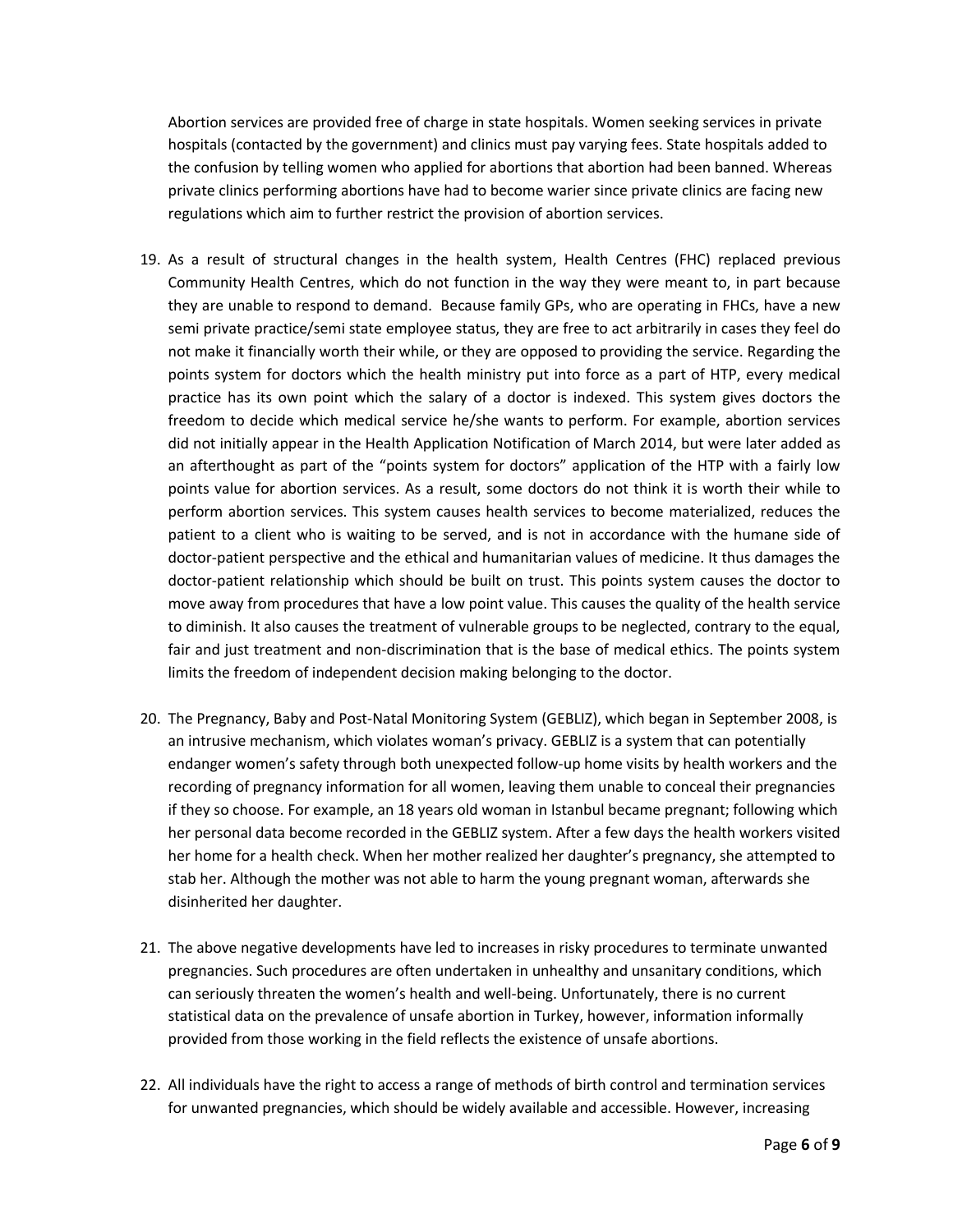neo-liberal political discourse on population-related issues, are becoming real threats to women's health and lives. In reality, it is becoming increasingly difficult to access free birth control options. The Health Ministry is unwilling to disseminate basic birth control options. It is known that the demand placed on FHCs for quality birth control options is not being met. This situation not only violates human rights, it also renders physicians immobile on a vital health issue thus preventing them from fulfilling their responsibilities. For example, because inter uterine devices are not part of the Social Security Institution's reimbursement coverage women are being asked to pay for something their doctors prescribe and which should be administered at state hospitals free of charge.

## **Recommendations:**

- 23. In line with the government's 2014-2018 Development Plan, develop accessible, high quality, cost effective and sustainable health policies based on data and supported by evidence.
- 24. Develop multi-tiered preventive health services to ensure individuals are physically and psychologically healthy, and are able to live in socially, biologically and physically health environments.
- 25. Develop and implement a comprehensive, holistic Sexuality Education based on human rights principles, available in all social institutions and communities.
- 26. Undertake a public awareness raising campaign aimed at informing women of their right to legally obtain an abortion, with accurate information regarding how women can obtain the services.
- 27. Ensure all individuals have access to a full range of free birth control methods and instruments.
- 28. Take all necessary steps to remove all forms of discrimination against women, specifically access to non-discriminatory adequate health services including consultation and information about birth control.
- 29. Ensure the elimination of the practice of all manner of psychological pressure such as making women listen to the heartbeat of the fetus or "persuasion rooms" under the guise of "information and thinking time" for women who apply to health institutions for a termination must end.<sup>11</sup>
- 30. Amend Article 6 of the Planned Population Law 557, so as to ensure that women who opt for a termination are able to do so without "permission from her husband".<sup>12</sup>
- 31. Implement all health related practices, to the highest standards, devoid of violence, oppression, stigmatization, and be non-discriminatory, holistic and comprehensive.

 $\overline{a}$ 

<sup>11</sup> <http://www.cnnturk.com/2012/saglik/08/16/kurtaj.isteyen.kadina.bebegin.kalp.sesi.dinletilecek/673247.0/>

<sup>12</sup> <http://www.ntvmsnbc.com/id/25417588/>